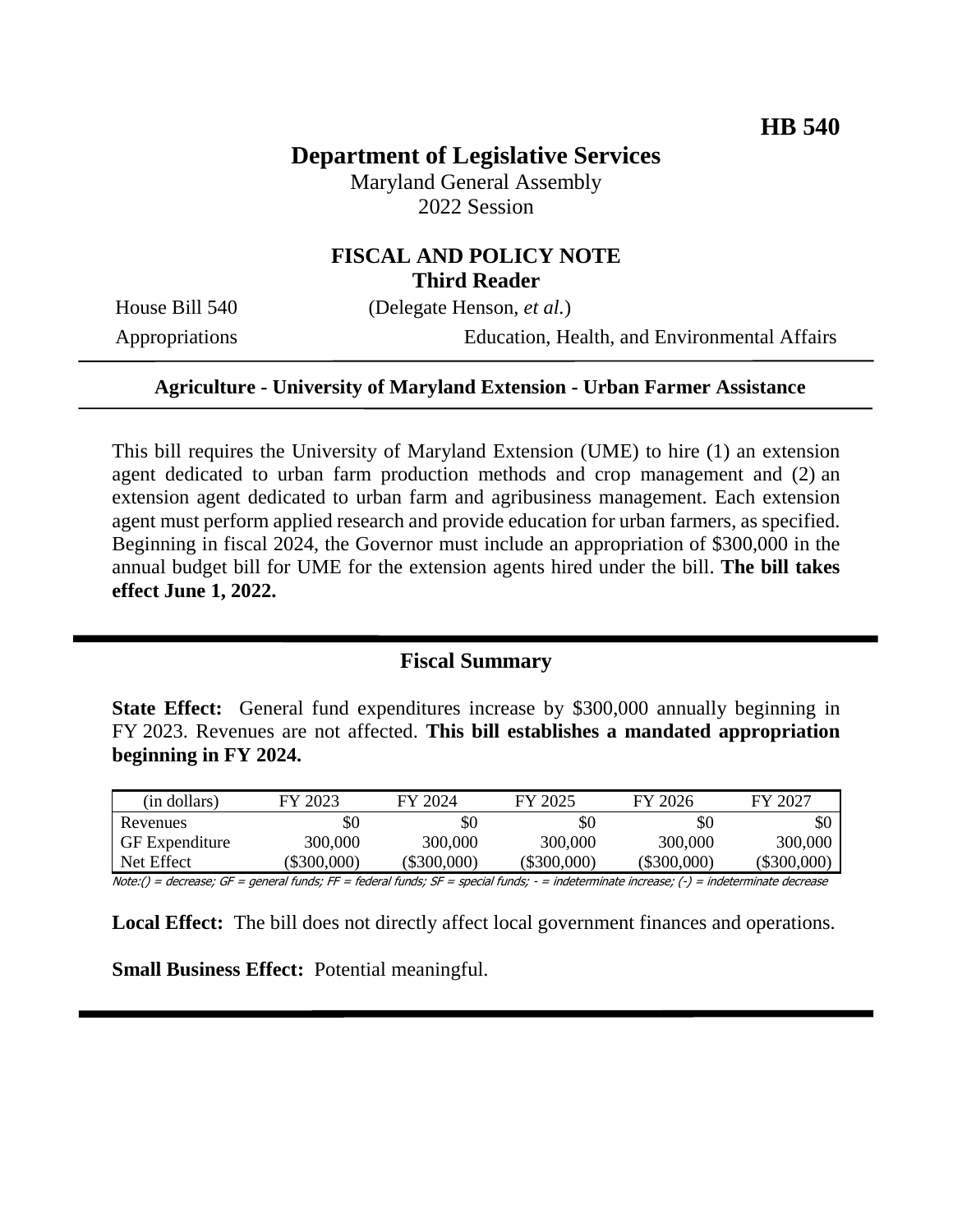# **Analysis**

#### **Bill Summary:**

### *Extension Agent Dedicated to Urban Farm Production Methods and Crop Management*

The agent hired must perform applied research on urban farm production methods and crop management, and a majority of the agent's time must be spent providing education to urban farmers on urban farm production methods and crop management. The education provided may include (1) planning and scheduling crop planting and harvesting in urban areas, including outdoors, indoors, in greenhouses, and in high tunnel production systems; (2) production management practices for controlled environment agriculture systems; (3) growing trials and production methods for crops grown in urban areas, including specialty crops such as heritage vegetables, ethnic vegetables, herbs, microgreens, and cut flowers; (4) propagation and transplant production; (5) training on and certifications for good agricultural practices; (6) training on organic certifications; and (7) any other topic regarding urban farm production methods and crop management that the agent, in consultation with urban farmers and farm service providers located in urban areas, determines is necessary.

### *Extension Agent Dedicated to Urban Farm and Agribusiness Management*

The agent hired must perform applied research on urban farm and agribusiness management, and a majority of the agent's time must be spent providing and coordinating education for urban farmers on urban farm and agribusiness management. The education provided may include (1) accounting and financial management; (2) identifying potential customers and business development; (3) marketing; (4) human resource management; (5) different business types and structures; (6) land acquisition; (7) insurance; (8) licensing and permitting; and (9) any other topic regarding urban farm and agribusiness management that the agent, in consultation with urban farmers and farm service providers located in urban areas, determines is necessary.

**Current Law:** UME is a statewide, nonformal education system within the University of Maryland Eastern Shore and the College of Agriculture and Natural Resources at the University of Maryland, College Park Campus. It provides educational programs and problem-solving assistance to Maryland citizens. UME currently employs one urban agriculture educator whose responsibilities cover Baltimore City; UME does not currently dedicate extension specialists to urban farmers elsewhere in the State.

HB 540/ Page 2 **State Expenditures:** General fund expenditures increase by \$300,000 in fiscal 2023, which accounts for a 30-day start-up delay from the bill's June 1, 2022 effective date; there is no effect in fiscal 2022. Although the mandated appropriation does not begin until